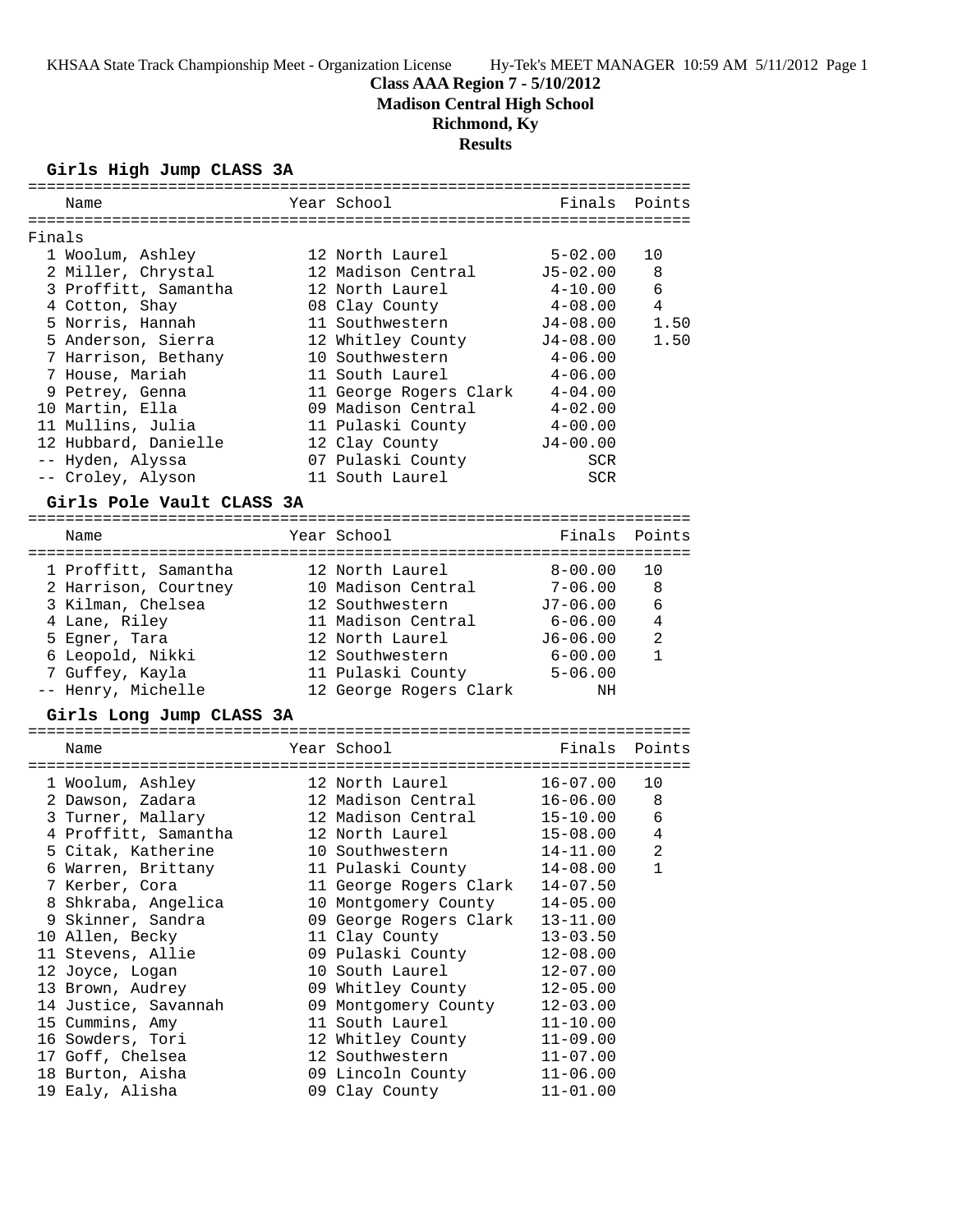**Class AAA Region 7 - 5/10/2012**

**Madison Central High School**

**Richmond, Ky**

# **Results**

## **Girls Triple Jump CLASS 3A**

| Name                        | Year School            | Finals       | Points         |
|-----------------------------|------------------------|--------------|----------------|
|                             |                        |              |                |
| 1 Woolum, Ashley            | 12 North Laurel        | $37 - 00.50$ | 10             |
| 2 Stewart, Maryssa          | 10 Madison Central     | $35 - 00.00$ | 8              |
| 3 Proffitt, Samantha        | 12 North Laurel        | $33 - 11.25$ | 6              |
| 4 Skinner, Sandra           | 09 George Rogers Clark | $30 - 10.50$ | 4              |
| 5 Guffey, Kayla             | 11 Pulaski County      | $28 - 02.25$ | 2              |
| 6 Grant, Hannah             | 12 Southwestern        | $28 - 02.00$ | $\mathbf{1}$   |
| 7 Ingram, Peyton            | 08 Pulaski County      | $28 - 00.25$ |                |
| 8 Deck, Emi                 | 10 Madison Central     | $27 - 04.50$ |                |
| -- Hamilton, Alex           | 11 Whitley County      | <b>SCR</b>   |                |
| -- Phelps, Ashley           | 08 Southwestern        | <b>SCR</b>   |                |
| -- Cotton, Shay             | 08 Clay County         | <b>SCR</b>   |                |
| -- Monhollen, Abby          | 09 Whitley County      | <b>SCR</b>   |                |
| Girls Shot Put CLASS 3A     |                        |              |                |
|                             |                        |              |                |
| Name                        | Year School            | Finals       | Points         |
| 1 Jones, Aiyanna            | 09 Montgomery County   | $31 - 04.00$ | 10             |
| 2 Walker, Haley             | 09 Madison Central     | $29 - 02.00$ | 8              |
| 3 Perkins, Eulah            | 09 Pulaski County      | $29 - 01.00$ | 6              |
| 4 Clemmons, Meghan          | 10 Madison Central     | $27 - 11.00$ | 4              |
| 5 Grant, Hannah             | 12 Southwestern        | $26 - 01.00$ | $\overline{a}$ |
| 6 Marker, Krista            | 12 North Laurel        | $25 - 06.00$ | $\mathbf{1}$   |
| 7 Spence, Hannah            | 09 Montgomery County   | $23 - 10.00$ |                |
| 8 Kovach, Kathleen          | 11 South Laurel        | $23 - 03.00$ |                |
| 8 Popplewell, Kari          | 11 Southwestern        | $23 - 03.00$ |                |
| 10 Arnold, Kelcy            | 12 South Laurel        | $23 - 01.00$ |                |
| 11 Miley, Alyssa            | 12 George Rogers Clark | $22 - 05.00$ |                |
| 12 Egner, Tara              | 12 North Laurel        | $22 - 04.00$ |                |
| 13 Arnett, Hallie           | 11 Clay County         | $22 - 02.00$ |                |
| 14 Johnson, Maria           | 10 Whitley County      | $21 - 11.00$ |                |
| 15 Hubbard, Katelyn         | 10 Whitley County      | $18 - 11.00$ |                |
| 16 Middleton, Adrianna      | 09 Lincoln County      | $18 - 06.00$ |                |
| -- West, Whitney            | 11 Pulaski County      | ND           |                |
| Girls Discus Throw CLASS 3A |                        |              |                |
|                             |                        |              |                |
| Name                        | Year School            | Finals       | Points         |
| 1 Jones, Aiyanna            | 09 Montgomery County   | $96 - 00$    | 10             |
| 2 Hernandez, Juanita        | 12 Madison Central     | J96-00       | 8              |
| 3 Thompson, Chloe           | 10 Madison Central     | $82 - 05$    | 6              |
| 4 Johnson, Maria            | 10 Whitley County      | $80 - 07$    | 4              |
| 5 Grant, Hannah             | 12 Southwestern        | $80 - 06$    | 2              |
| 6 Miley, Alyssa             | 12 George Rogers Clark | $75 - 03$    | $\mathbf{1}$   |
| 7 Egner, Tara               | 12 North Laurel        | $73 - 08$    |                |
| 8 Perkins, Eulah            | 09 Pulaski County      | $72 - 01$    |                |
| 9 Harris, Haylee            | 10 North Laurel        | $68 - 06$    |                |
| 10 Arnett, Hallie           | 11 Clay County         | $67 - 02$    |                |
| 11 Arnold, Kelcy            | 12 South Laurel        | $65 - 02$    |                |
| 12 Kovach, Kathleen         | 11 South Laurel        | $64 - 09$    |                |
| 13 Hubbard, Katelyn         | 10 Whitley County      | $54 - 07$    |                |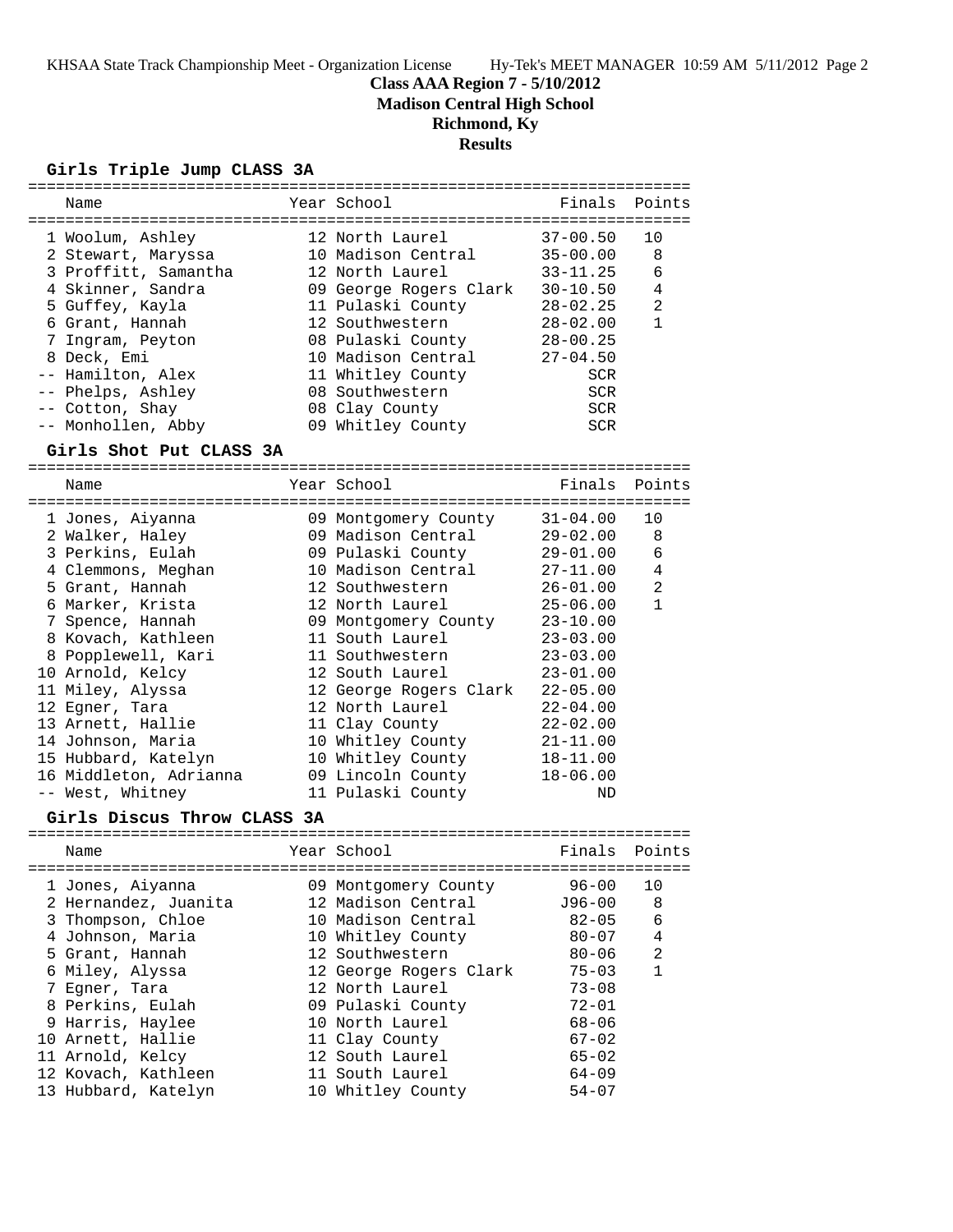### **Class AAA Region 7 - 5/10/2012**

**Madison Central High School**

#### **Richmond, Ky**

#### **Results**

#### **....Girls Discus Throw CLASS 3A**

| 14 Spence, Hannah      | 09 Montgomery County | $52 - 02$ |
|------------------------|----------------------|-----------|
| 15 Middleton, Adrianna | 09 Lincoln County    | $32 - 03$ |
| -- West, Whitney       | 11 Pulaski County    | ND        |
| -- Call, Faith         | 11 Southwestern      | ND.       |

#### **Boys High Jump CLASS 3A**

======================================================================= Name **The School School Finals Points** Points ======================================================================= 1 Hubbard, Jonathan 12 George Rogers Clark 6-02.00 10 2 Jackson, Tyler 12 Pulaski County J6-02.00 8 3 Guy, Daniel 11 Madison Central 6-00.00 6 4 Taylor, Quan 11 Madison Central 5-10.00 4 5 Hyden, Austin 10 Pulaski County J5-10.00 2 6 Kurzeika, Brian 11 Whitley County J5-10.00 0.50 6 Ealy, Caleb 12 Clay County J5-10.00 0.50 8 Ward, Michah 12 Lincoln County 5-08.00 9 Sasko, James 09 Whitley County 5-06.00 10 Benson, Joe 12 Montgomery County 5-00.00 10 Smiddy, Austin 09 Southwestern J4-10.00 11 Barnes, Ben 10 North Laurel 4-10.00 13 Phelps, Austin 11 South Laurel 4-08.00 -- Baker, Devin 10 Southwestern NH -- Word, Brandon 12 Clay County NH -- Shkraba, Anthony 09 Montgomery County NH -- Cox, Cody 11 George Rogers Clark NH

#### **Boys Pole Vault CLASS 3A**

======================================================================= Name The Year School The Finals Points ======================================================================= 1 Heinen, Jacob 12 Pulaski County 11-00.00 10 2 Statter, Jared 12 Madison Central 10-06.00 8 3 Andrews, Eric 11 Southwestern 10-00.00 6 4 Pitman, Daniel 11 Pulaski County 9-06.00 4 5 Shade, Logan 11 Madison Central 9-00.00 2 6 Kidd, Andrew 12 North Laurel 8-06.00 1 7 Dent, Nate 10 George Rogers Clark 7-06.00 7 Blevins, Nick 09 Southwestern 7-06.00 9 Camp, Jesse 10 George Rogers Clark J7-06.00 -- Nolan, Andrew 11 North Laurel NH -- Smith, Austin 10 South Laurel NH

### **Boys Long Jump CLASS 3A**

======================================================================= Name The Year School The Points Points Points ======================================================================= 1 Taylor, Quan 11 Madison Central 20-11.00 10 2 Ping, Kevin 12 Pulaski County 19-10.00 8 3 Guy, Daniel 11 Madison Central 19-02.50 6 4 Koch, Jacob 12 George Rogers Clark 19-01.00 4 5 Ping, Andrew 12 George Rogers Clark 18-03.00 2 6 Joseph, Austin 09 Montgomery County 17-09.00 1 7 Kidd, Andrew 12 North Laurel 17-08.00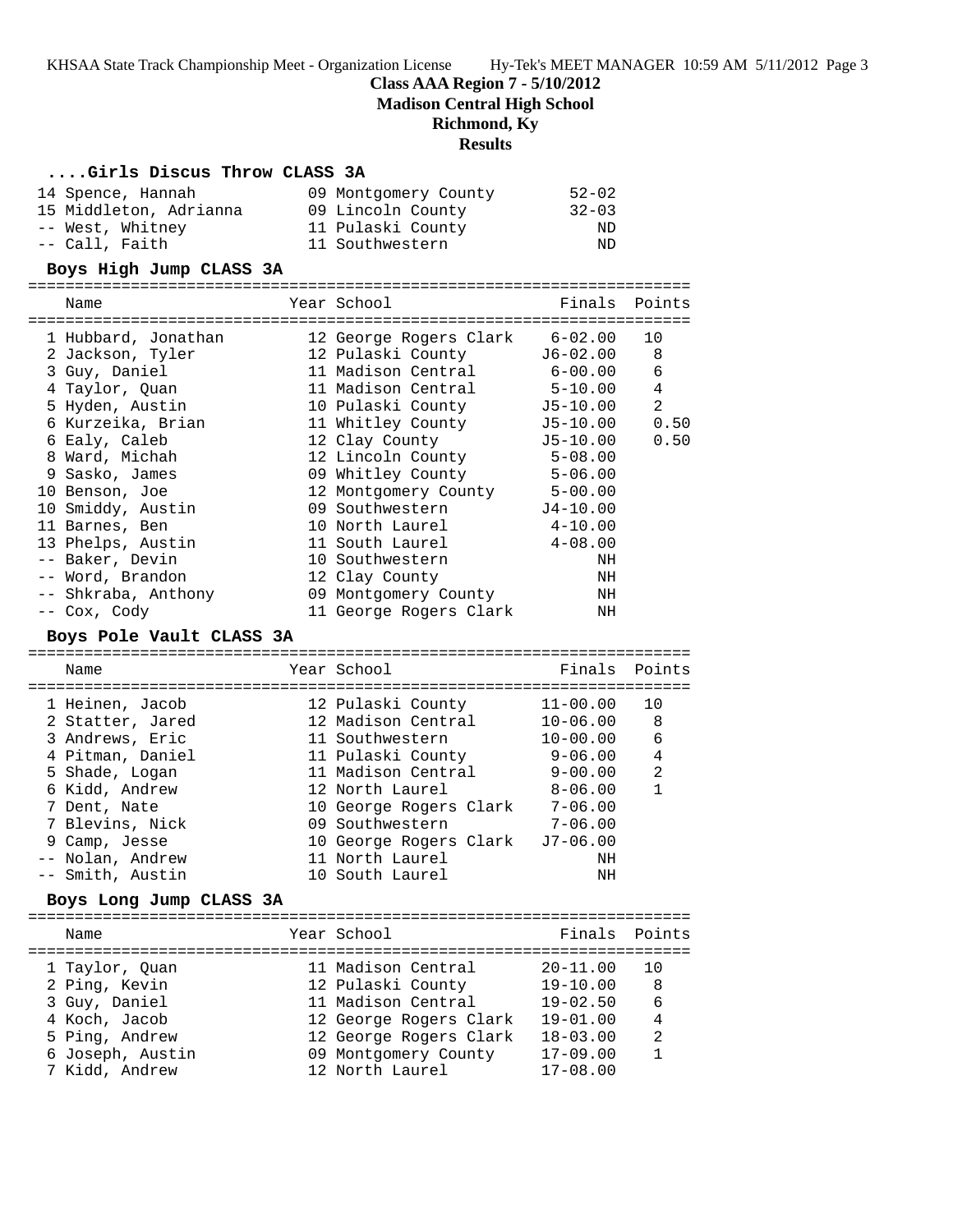**Class AAA Region 7 - 5/10/2012**

**Madison Central High School**

## **Richmond, Ky**

### **Results**

### **....Boys Long Jump CLASS 3A**

| 8 Hoard, Garrett      | 12 Clay County       | $16 - 11.00$ |
|-----------------------|----------------------|--------------|
| 9 Shofner, Luke       | 10 Lincoln County    | $16 - 10.00$ |
| 10 Marcum, Drew       | 12 North Laurel      | $16 - 08.00$ |
| 10 Benson, Joe        | 12 Montgomery County | $16 - 08.00$ |
| 12 Phelps, Austin     | 11 South Laurel      | $16 - 03.00$ |
| 12 Sasko, James       | 09 Whitley County    | $16 - 03.00$ |
| 14 Gaskin, Sam        | 11 South Laurel      | $15 - 10.00$ |
| 15 Coggins, Zack      | 08 Southwestern      | $15 - 06.00$ |
| 16 Root, Michael      | 10 Clay County       | $15 - 04.00$ |
| 17 Patterson, Branson | 10 Southwestern      | $15 - 01.50$ |
| -- Hall, Aaron        | 11 Pulaski County    | ND           |
| -- Philpot, Alex      | 10 Whitley County    | <b>SCR</b>   |

## **Boys Triple Jump CLASS 3A**

======================================================================= Name Year School Finals Points ======================================================================= 1 Taylor, Quan 11 Madison Central 44-04.50 10 2 Rowe, Kaleb 10 Pulaski County 42-09.50 8

| 3 Ping, Andrew        | 12 George Rogers Clark     | 40-09.50     | 6 |
|-----------------------|----------------------------|--------------|---|
| 4 Marcum, Drew        | 12 North Laurel            | 39-03.25     | 4 |
| 5 Ealy, Caleb         | 12 Clay County             | 38-01.00     | 2 |
| 6 Hill, Morris        | 12 Madison Central         | 38-00.25     | 1 |
| 7 Franklin, Alex      | 10 Pulaski County          | $37 - 11.50$ |   |
| 8 Kemp, Zac           | 12 Clay County             | $36 - 03.75$ |   |
| 9 Shofner, Luke       | 10 Lincoln County          | 35-02.75     |   |
| 10 Kurzeika, Brian    | 11 Whitley County          | $34 - 09.50$ |   |
| 11 Sasko, James       | 09 Whitley County 34-02.75 |              |   |
| 12 Gaskin, Sam        | 11 South Laurel            | $33 - 07.25$ |   |
| 13 Jones, Samuel      | 08 Southwestern            | $32 - 10.00$ |   |
| 14 Pater, Zack        | 09 Montgomery County       | $32 - 01.50$ |   |
| 15 Lambert, Chance    | 10 North Laurel 31-01.00   |              |   |
| 16 Patterson, Branson | 10 Southwestern 29-07.50   |              |   |
| -- Koch, Jacob        | 12 George Rogers Clark     | ND           |   |

#### **Boys Shot Put CLASS 3A**

| Name                | Year School            | Finals       | Points |
|---------------------|------------------------|--------------|--------|
| 1 Parks, Brandon    | 11 Madison Central     | $49 - 10.00$ | 10     |
| 2 Ping, Kevin       | 12 Pulaski County      | $45 - 02.00$ | 8      |
| 3 Madon, John       | 12 Whitley County      | $43 - 01.00$ | 6      |
| 4 Brooks, Matthew   | 11 Madison Central     | $42 - 01.00$ | 4      |
| 5 Daugherty, Matt   | 10 George Rogers Clark | $41 - 09.00$ | 2      |
| 6 Burns, Travis     | 12 South Laurel        | $38 - 11.00$ | 1      |
| 7 Turner, Willard   | 12 Montgomery County   | $37 - 09.00$ |        |
| 8 Tarter, Elijah    | 11 Southwestern        | $36 - 11.00$ |        |
| 9 Ball, Jeremy      | 11 Clay County         | $36 - 04.00$ |        |
| 10 Detherage, Tyler | 11 South Laurel        | $36 - 02.00$ |        |
| 11 Smith, Cody      | 10 Pulaski County      | $35 - 06.00$ |        |
| 12 Meece, Jesse     | 10 Southwestern        | $34 - 10.00$ |        |
| 13 Goldhaun, Taylor | 10 George Rogers Clark | $34 - 00.00$ |        |
| 14 Jackson, Josh    | 09 Clay County         | $33 - 09.00$ |        |
| 15 Murphy, Connor   | 09 Montgomery County   | $31 - 09.00$ |        |
|                     |                        |              |        |